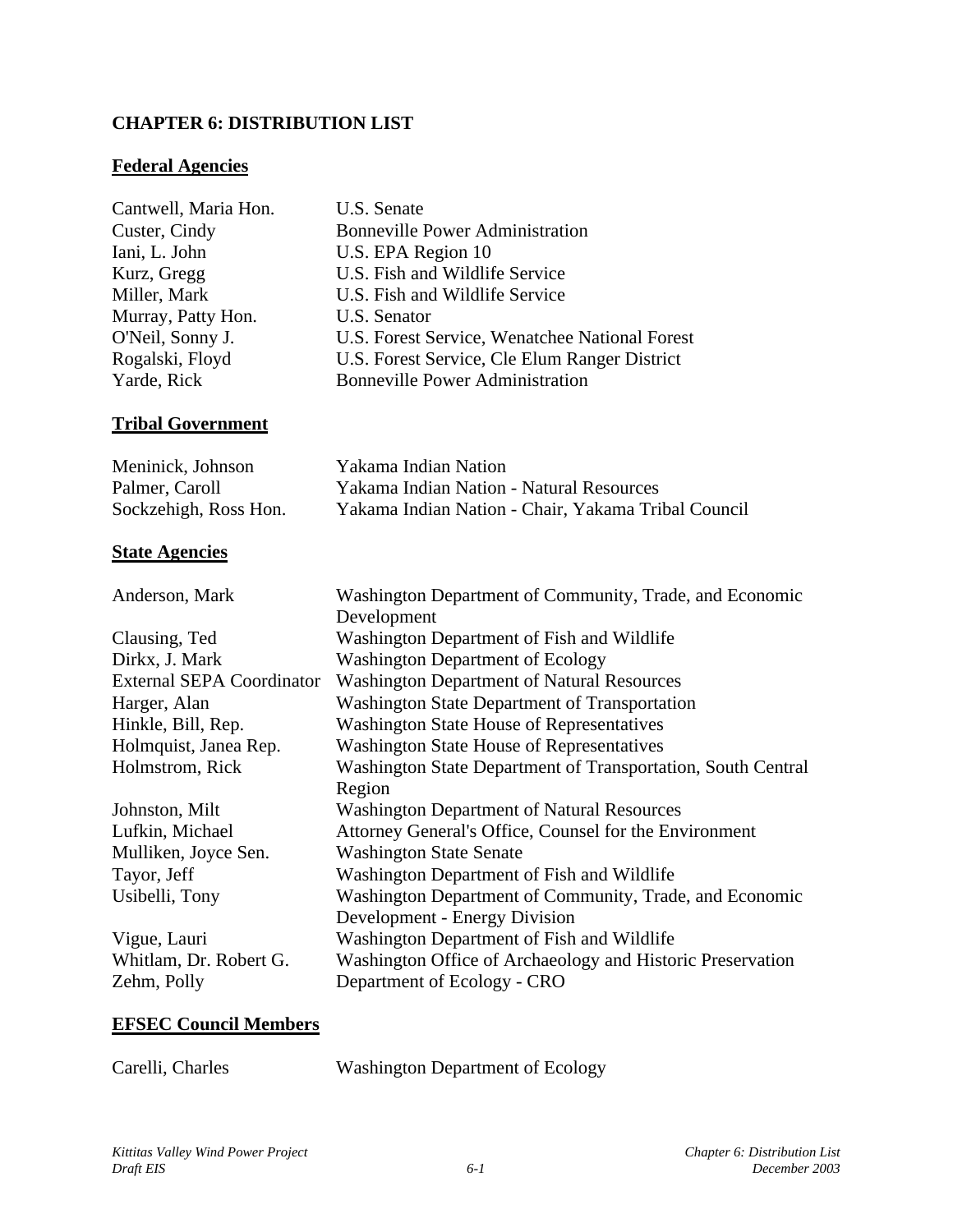| Fryhling, Dick     | Washington Department of Community, Trade, and Economic |
|--------------------|---------------------------------------------------------|
|                    | Development                                             |
| Ifie, Tony         | <b>Washington Department of Natural Resources</b>       |
| Luce, Jim          | Chair                                                   |
| Smith Towne, Chris | Washington Department of Fish and Wildlife              |
| Sweeney, Tim       | Washington Utilities and Transportation Commission      |
|                    |                                                         |

# **Local Government**

| Coe, Bruce     | Kittitas County Board of Commissioners      |
|----------------|---------------------------------------------|
| Davis, Todd    | Kittitas County Noxious Weed Control Board  |
| Gaidos, Darold | Kittitas County Fire Marshall               |
| Golladay, Max  | Kittitas County Board of Commissioners      |
| Hurson, Jim    | <b>Kittitas County Prosecutors Office</b>   |
| Huston, Perry  | Kittitas County Board of Commissioners      |
| Kjelland, Mark | Kittitas County Public Utilities District   |
| Lael, Anna     | Kittitas County Conservation District       |
| Taylor, David  | <b>Kittitas County Development Services</b> |

## **Libraries and Educational Institutions**

Cle Elum Library Ellensburg Public Library Washington State Library, Joel M. Pritchard Branch

#### **Businesses and Individuals**

| Carmody, James            | Velikanje Moore & Shore, P.S.                   |
|---------------------------|-------------------------------------------------|
| Carter, Nina              | Audubon of Washington                           |
| Diaz, Jennifer            | Zilkha Renewable Energy                         |
| Drummond, Susan           | Foster Pepper & Shefelman, PLLC                 |
| Erickson, Wallace         | WEST Inc.                                       |
| Garrett, Ed               |                                                 |
| Hall, Chris and William   |                                                 |
| Howard, Jeff              |                                                 |
| Lathrop, F. Steven        | Attorney at Law                                 |
| Lindstrom, Gloria and Hal |                                                 |
| Linehan, Andy             | CH2M Hill                                       |
| Ling, Sonja               | Renewable Northwest Project                     |
| Monaghan, Rosemary        |                                                 |
| Oslund, Steve and Amy     |                                                 |
| Peeples, Darrel           | <b>Counsel for Sagebrush Power Partners LLP</b> |
| Ransom, Tim               | <b>Puget Sound Water Quality Action Team</b>    |
| Robertson, Michael H.     |                                                 |
| Saunders, Geoff           |                                                 |
| Skelly, Michael           | Zilkha Renewable Energy                         |
|                           |                                                 |